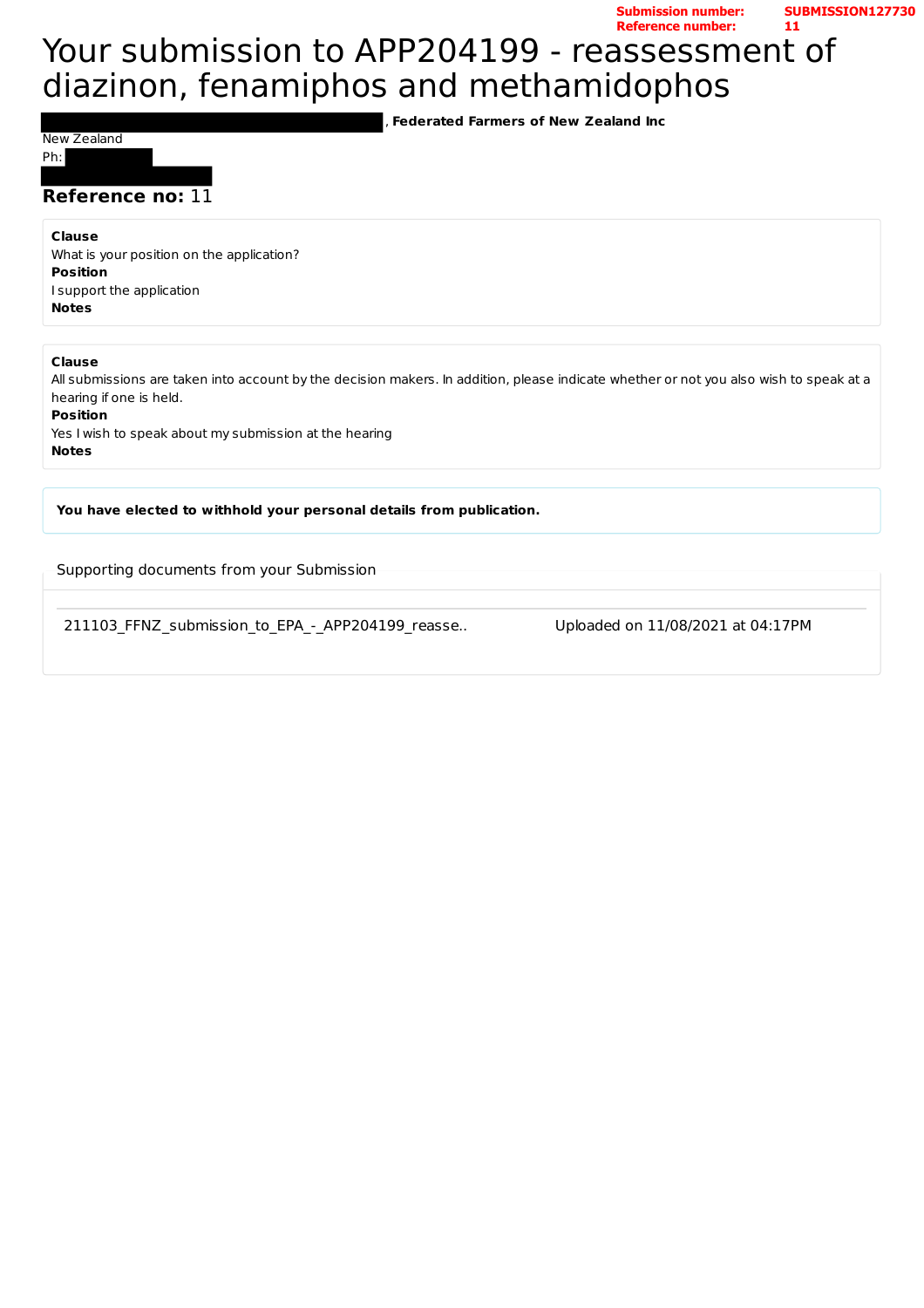

# Federated Farmers of New Zealand

**Submission to Environmental Protection Authority regarding APP204199 - Reassessment of diazinon, fenamiphos and methamidophos**

8 November 2021



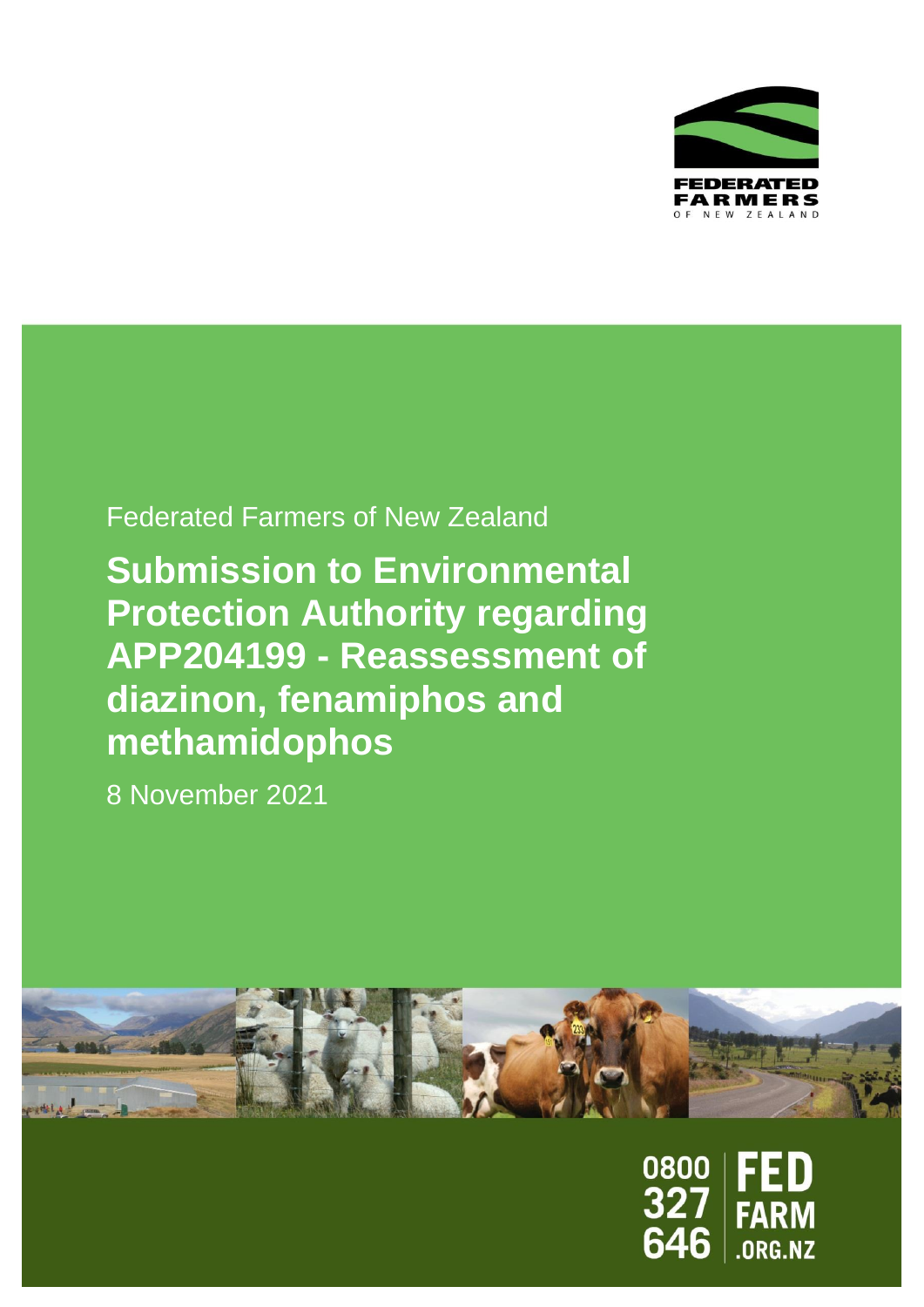#### **SUBMISSION TO ENVIRONMENTAL PROTECTION AUTHORITY REGARDING APP204199 - REASSESSMENT OF DIAZINON, FENAMIPHOS AND METHAMIDOPHOS**

**TO: Environmental Protection Agency** 

**DATE:** 8 November 2021

#### **ADDRESS FOR SERVICE**

| <b>Name</b> | <b>Position</b> | <b>Phone Number</b> | <b>Email Address</b> |
|-------------|-----------------|---------------------|----------------------|
|             |                 |                     |                      |
|             |                 |                     |                      |
|             |                 |                     |                      |

### **OTHER CONTACTS**



Federated Farmers of NZ (Inc) Lambton Centre Level 4, 117 Lambton Quay PO Box 715 **WELLINGTON 6140**

### **ABOUT FEDERATED FARMERS**

Federated Farmers of New Zealand is a membership organisation, which is mandated by its members to advocate on their behalf and ensure representation of their views. Federated Farmers does not collect a compulsory levy under the Commodity Levies Act and is funded from voluntary membership.

Federated Farmers represents rural and farming businesses throughout New Zealand. We have a long and proud history of representing the needs and interests of New Zealand's farmers.

Federated Farmers aims to empower farmers to excel in farming. Our key strategic outcomes include provision for an economic and social environment within which:

- Our members may operate their business in a fair and flexible commercial environment;
- Our members' families and their staff have access to services essential to the needs of a vibrant rural community; and
- Our members adopt responsible management and sustainable food production practices.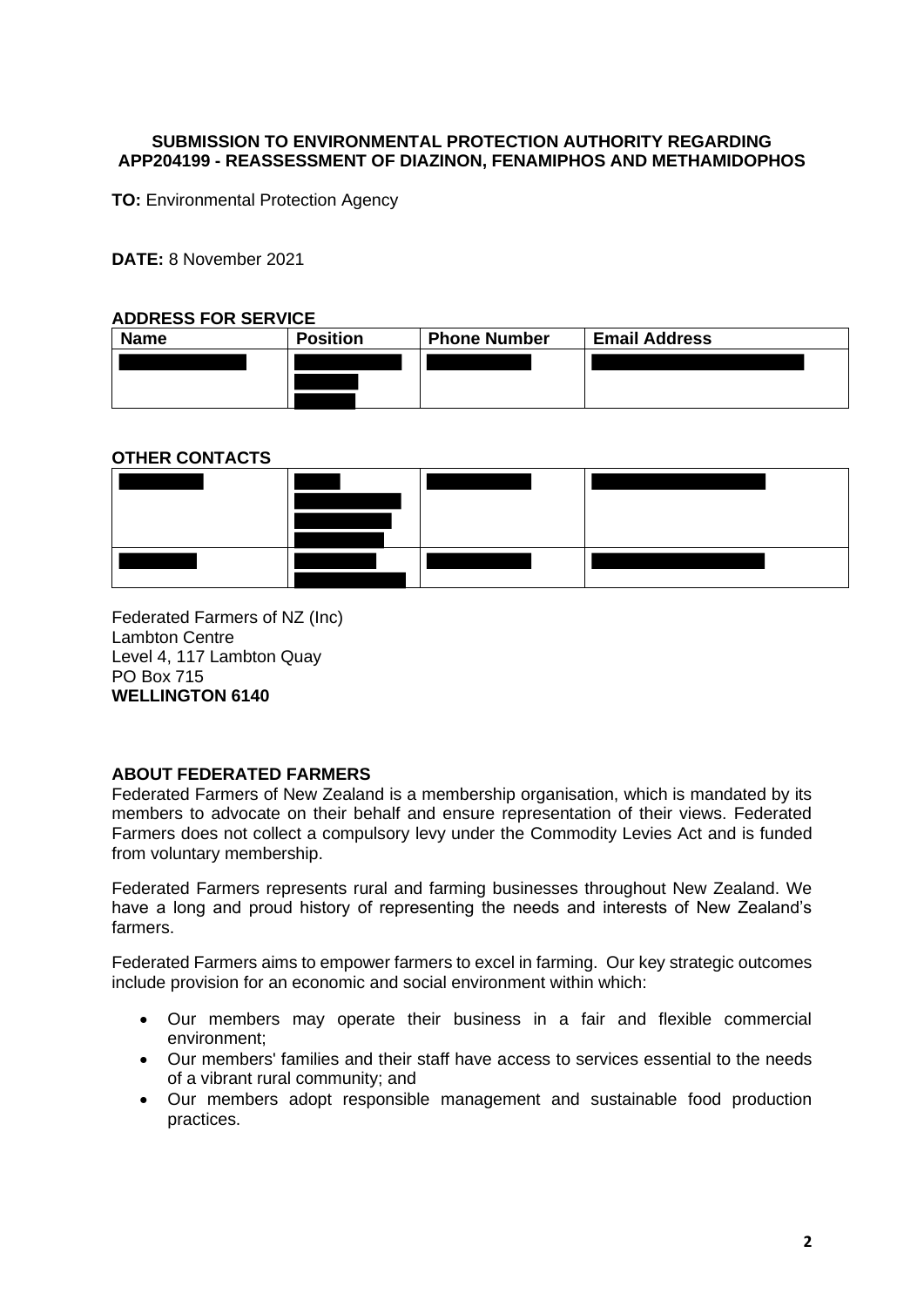#### **SUBMISSION TO ENVIRONMENTAL PROTECTION AUTHORITY REGARDING APP204199 - REASSESSMENT OF DIAZINON, FENAMIPHOS AND METHAMIDOPHOS**

## **1. INTRODUCTION**

- 1.1. Federated Farmers of New Zealand (**Federated Farmers**) welcomes the opportunity to make this submission to the Environmental Protection Authority (**EPA**) regarding APP204199 - reassessment of diazinon, fenamiphos and methamidophos (the **application**).
- 1.2. Federated Farmers represents the interests of farmers and growers in New Zealand, covering the pastural sector who rely on plentiful and healthy grass crops for livestock diet and seed multiplication. Further, we represent the arable sector who are worldleading producers of grass seeds, for the purposes of multiplication and supplying the pastural sector and the production of maize grain, for the supply of animal feed. In this respect, our membership is intrinsically linked and interdependent.
- 1.3. Our farmers and growers are world leaders when it comes to the yield and quality of pasture production, whether it be for the purposes of seed multiplication or pastural production. The ability of all New Zealand farmers and growers to remain world leaders is dependent on gaining control over any pest infestations which may impact on the yield and quality crops produced.
- 1.4. Federated Farmers supports the safe use of agrichemicals and have particular interest in the application as it relates to the reassessment of diazinon and methamidophos.
- 1.5. Diazinon provide farmers with an effective tool for treating and preventing pest infestations in pastural and grass seed crops, allowing greater quality and yield outputs.
- 1.6. Methamidophos is used in the production of maize grain, though we understand its use to be limited for seasonal incidents of green vegetable bug infestation.
- 1.7. After consultation with our membership, Federated Farmers supports the submission by Vegetable Research and Innovation Board and the other industry grower groups (as listed at page 18 of the application) in terms of extending the phase-out date of diazinon to 1 July 2038 and methamidophos to 1 July 2033.
- 1.8. The position of Federated Farmers, as outlined in this submission, also has the support of NZ Pork on the basis that commercial pig food includes arable crops grown in New Zealand.
- 1.9. We have outlined our reasons in our position below.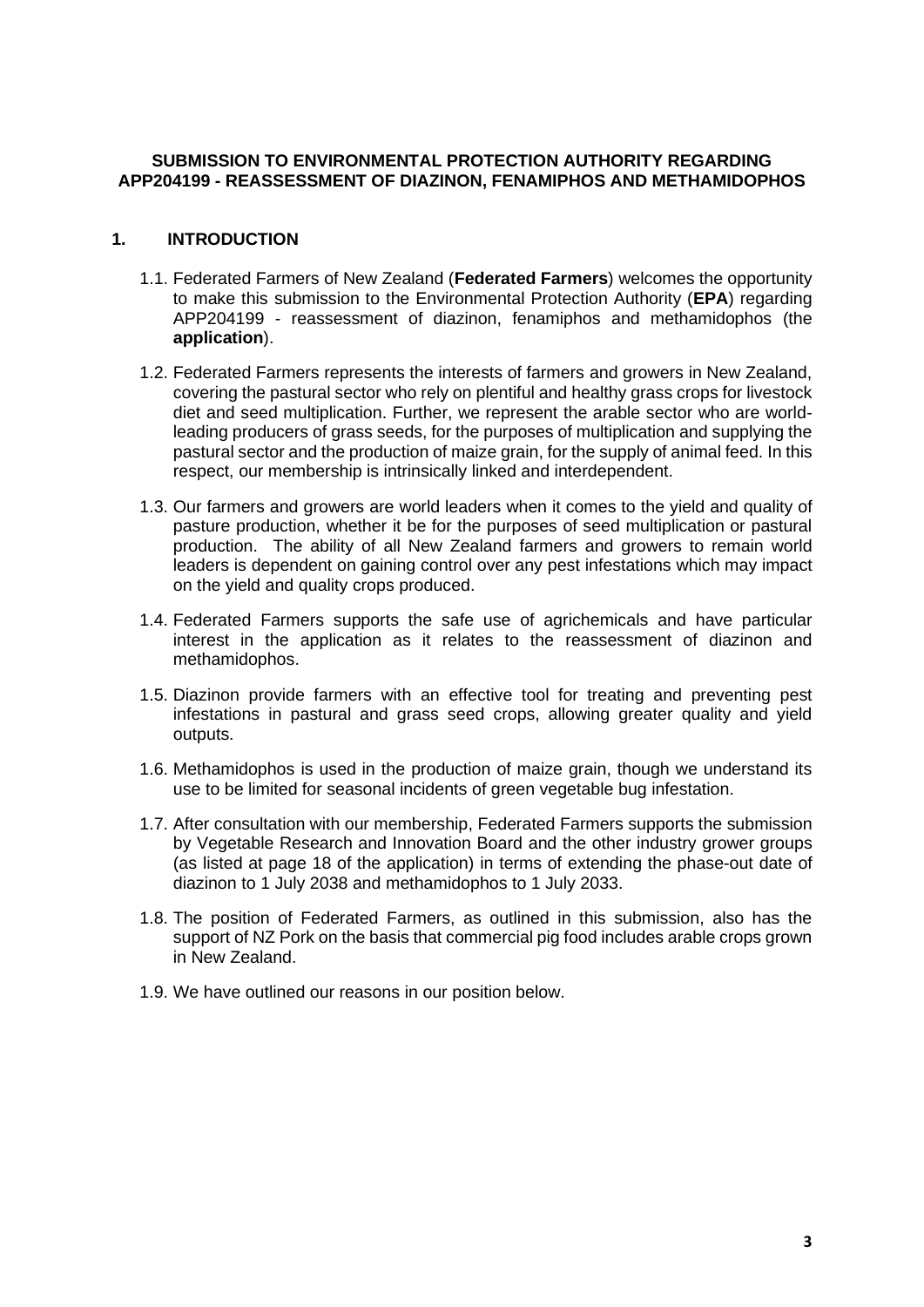#### **2. ARABLE AND PASTURAL INDUSTRY IN NEW ZEALAND**

- 2.1. The pastural sector, encompassing dairy producers, along with meat and wool, is a significant contributor to the New Zealand economy. In 2020, dairy exports alone contributed \$20 billion in revenue, with meat and wool accounting for \$10 billion.<sup>1</sup>
- 2.2. The arable industry is also a significant contributor to the New Zealand economy and wider primary sector, particularly the pastural sector. The arable industry contributed \$863 million to total gross domestic product (**GDP**) in 2018 and direct sales from arable production were estimated to be \$781 million in the same year<sup>2</sup>. BERL have concluded "the downstream benefits supported by arable seed production…include benefits from the dairy sector, the meat sector, and brewing of beer. Other downstream industries also continue to benefit from the seeds and grains grown by the arable industry in New Zealand" 3.
- 2.3. Additionally, New Zealand arable farmers are in-demand producers of off-season multiplication of seed crops by Northern Hemisphere breeders.
- 2.4. Our farmers' and growers' ability to continue providing food and fibre at current levels is therefore dependent on maintaining control over pest infestations, such as grass grub in pasture and arable seed and cereal crops, along with current and future pest species in maize crops.

#### **3. DIAZINON AND METHAMIDOPHOS USE IN THE PASTURAL AND ARABLE SECTOR IN NEW ZEALAND**

- 3.1. Diazinon is used in both the pastural and arable sector as an insecticide, primarily for the purpose of controlling grass grubs, along with wider uses in the fields of plant protection and biosecurity.
- 3.2. Grass grubs attack pasture, being the predominant diet of grazing livestock, along with being a major arable crop, as pasture seed producers. In addition to pasture, grass grubs can be damaging to cereals, carrots, herbage seed and white clover seed crops<sup>4</sup> .
- 3.3. As mentioned above at  $2.1 2.4$ , these crops have a significant worth to New Zealand export revenue and GDP.
- 3.4. Federated Farmer understands that as of 2014, diazinon is the only current agrichemical option for post planting control of grass grub larvae in arable crops<sup>5</sup>. We have not been able to identify any further studies to refute this, nor are we aware of other viable alternative chemistries.
- 3.5. Methamidophos is predominantly used within the arable sector, by maize growers, who also contribute to the pastural and livestock sector through the production of maize grain for feed. Although we understand that this agrichemical is not frequently used, it is a valuable tool for maize growers for the control of green vegetable bug.

<sup>1</sup>Ministry for Primary Industries *Situation and Outlook for Primary Industries: June 2021 [https://www.mpi.govt.nz/dmsdocument/45451-Situation-and-Outlook-for-Primary-Industries-SOPI-June-2021](about:blank)*  $2$  Report available from[: www.uwg.co.nz](about:blank)

 $3$  Ibid, p. i.

<sup>4</sup> Foundation for Arable Research (2015) *Chemical control of grass grub* in Arable Extra, Issue 111

<sup>5</sup> Foundation for Arable Research (2014) *Grass grub biology and non-chemical control* in Arable Extra, Issue 106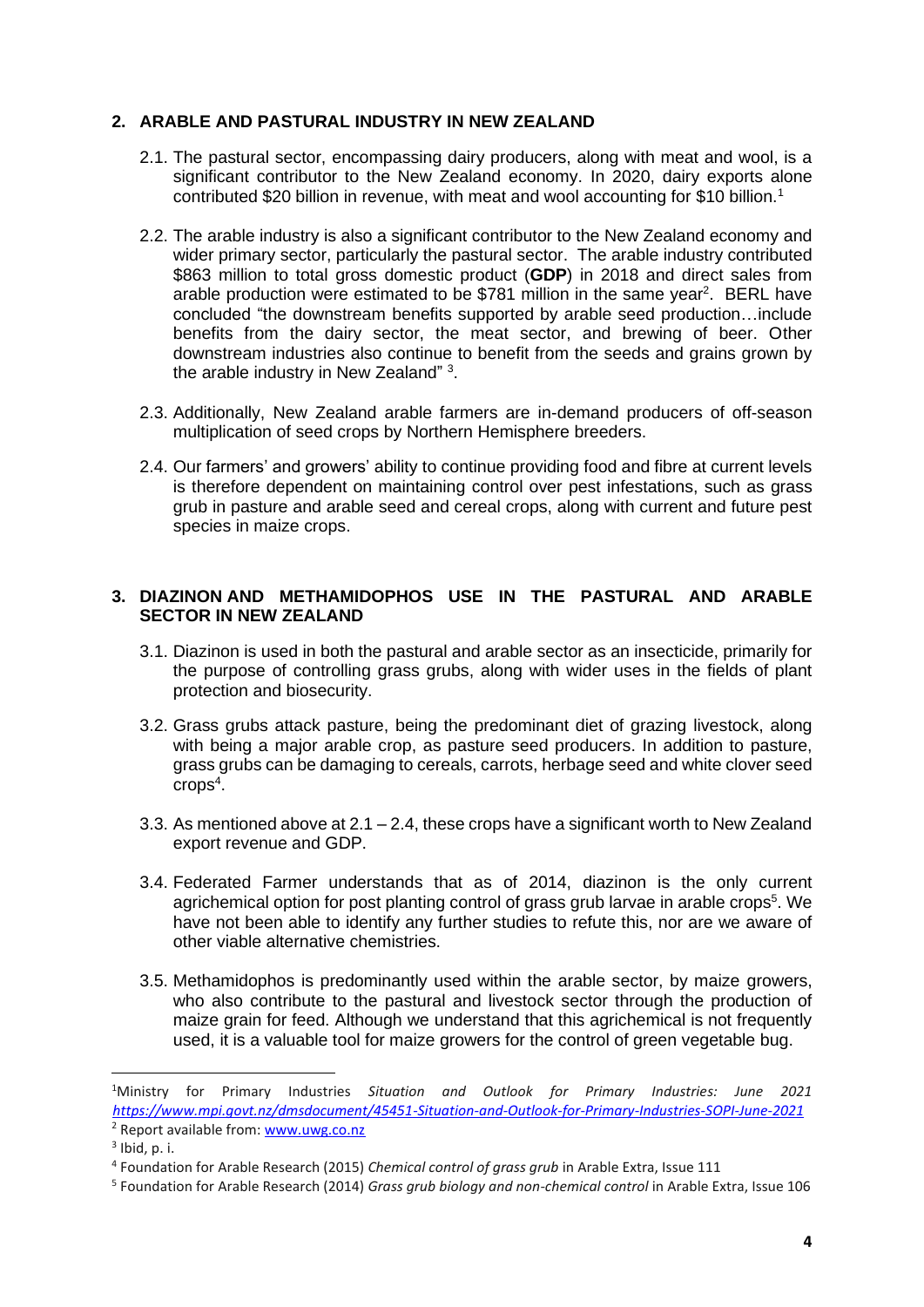3.6. Given methamidophos acts as an insecticide against a range of pest insects, it serves as a valuable tool to be retained for any future biosecurity incursions. In terms of emerging pest risks identified in New Zealand<sup>6</sup>, methamidophos may serve to assist growers should the likes of disease-carrying thrips or armyworms were to reach our shores. In this instance, methamidophos would be of potential use in treating these incursions in a range of crops, including vegetable seed crops. By way of specific example, fall armyworm was identified in New Caledonia and Australia in early 2020<sup>7</sup>. Its spread is being monitored by the Ministry for Primary Industries and its arrival in New Zealand predicted to be within the next five years<sup>8</sup>.

### **4. BENEFITS OF DIAZINON AND METHAMIDOPHOS IN NEW ZEALAND**

- 4.1. Federated Farmers supports the retention of diazinon and methamidophos in New Zealand until 1 July 2038 and 1 July 2033, respectively.
- 4.2. It is our view that the retention of diazinon and methamidophos will continue to provide New Zealand farmers and growers with another tool in the toolbox for treating pest infestations in pastural and arable crops. Without effective controls for these pests, yields and quality can be reduced for individual crops, with a flow on effect into the wider food and fibre supply chain.
- 4.3. Further, as mentioned above, both substances provide farmers and growers with additional options in combatting future biosecurity incursion.

# **5. AVAILABILITY OF ALTERNATIVES**

- 5.1. As mentioned at 3.4 we are not aware of any alternatives to diazinon when it comes to the post planting control of grass grub larvae in arable crops.
- 5.2. Although methamidophos is currently infrequently used by maize growers (i.e. relative to seasonal outbreaks of green vegetable bugs), as we have identified above, it can serve as a useful tool for the control of fall armyworm, identified as emerging pests<sup>9</sup> and an imminent risk<sup>10</sup> to New Zealand, and to maize growers in particular.

<sup>6</sup> Market Access Solutionz Limited (2021) *Monitoring biosecurity risks to the New Zealand vegetable and arable industries: Final Report to the Vegetable Research and Innovation Board and Foundation for Arable Research* 7 Foundation for Arable Research (2021) *Fall armyworm on the move* [https://www.far.org.nz/articles/1424/fall](about:blank)[armyworm-on-the-move](about:blank)

<sup>8</sup> Biosecurity New Zealand (2021) *Biosecurity Intelligence Report: The threat of fall armyworm natural dispersal from Australia to New Zealand* [https://www.mpi.govt.nz/dmsdocument/45934-Biosecurity-Intelligence-report](about:blank)[the-threat-of-Fall-Armyworm-natural-dispersal-from-Australia-to-New-Zealand](about:blank)

<sup>9</sup> Market Access Solutionz Limited (2021) *Monitoring biosecurity risks to the New Zealand vegetable and arable industries: Final Report to the Vegetable Research and Innovation Board and Foundation for Arable Research*  $10$  Ibid, above n7.